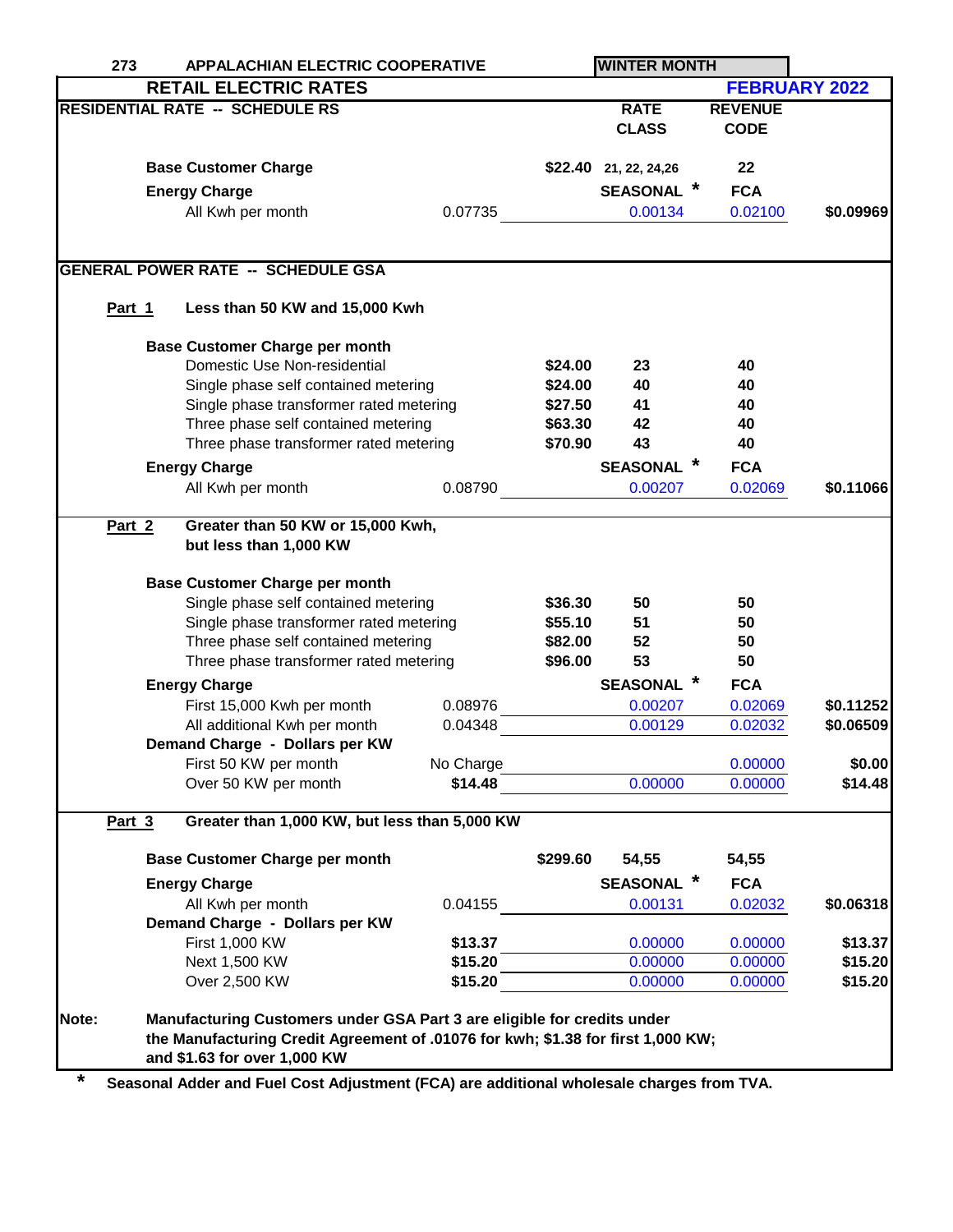| 273                                                             | <b>APPALACHIAN ELECTRIC COOPERATIVE</b>                         |                  |              | <b>WINTER MONTH</b> |                 |                 |                      |  |
|-----------------------------------------------------------------|-----------------------------------------------------------------|------------------|--------------|---------------------|-----------------|-----------------|----------------------|--|
|                                                                 | <b>RETAIL ELECTRIC RATES</b>                                    |                  |              |                     |                 |                 | <b>FEBRUARY 2022</b> |  |
|                                                                 |                                                                 |                  |              |                     |                 |                 |                      |  |
| <b>SCHEDULE LS</b>                                              |                                                                 |                  |              |                     |                 |                 |                      |  |
|                                                                 |                                                                 |                  |              |                     |                 |                 |                      |  |
| Part 1                                                          | <b>Street - Traffic - Athletic Field Lighting</b>               |                  |              |                     | 72-73-74        | 72-73-74        |                      |  |
|                                                                 | <b>Base Customer Charge per month</b>                           |                  |              | \$23.00             |                 |                 |                      |  |
|                                                                 |                                                                 |                  |              |                     |                 |                 |                      |  |
|                                                                 | <b>Energy Charge</b>                                            |                  |              |                     | <b>SEASONAL</b> | <b>FCA</b>      |                      |  |
|                                                                 | All Kwh per month                                               |                  | 0.04740      |                     | 0.00214         | 0.02100         | \$0.07054            |  |
|                                                                 | <b>Facility Charge</b>                                          |                  |              |                     |                 |                 |                      |  |
|                                                                 | The annual facility charge shall be 16 percent of the installed |                  |              |                     |                 |                 |                      |  |
|                                                                 | cost and shall be billed at one-twelfth part each month.        |                  |              |                     |                 |                 |                      |  |
| Part 2                                                          | <b>Outdoor Lighting for Individual Customers</b>                |                  |              |                     | 77-78           | 77-78           |                      |  |
| $R -$                                                           | <b>RESIDENTIAL</b>                                              |                  |              |                     |                 |                 |                      |  |
| $C -$                                                           | <b>COMMERCIAL</b>                                               |                  |              |                     |                 |                 |                      |  |
| $SL -$                                                          | <b>STREET LIGHT</b>                                             |                  |              | <b>Lamp Size</b>    | Rated           | <b>Facility</b> | <b>Monthly</b>       |  |
| <b>Available Services</b>                                       |                                                                 | Code             | <b>Watts</b> | <b>Lumens</b>       | kWh             | Charge          | Rate                 |  |
|                                                                 | Not Available Mercury Vapor                                     | VL01             | 175          | 7,650               | 70              | 3.42            | \$8.36               |  |
| Not Available                                                   |                                                                 | <b>VL02</b>      | 400          | 19,100              | 155             | 5.12            | \$16.05              |  |
| Not Available                                                   |                                                                 | VL03             | 1000         | 47,500              | 378             | 9.88            | \$36.54              |  |
| $R - C - SL$                                                    | <b>High Pressure Sodium</b>                                     | VL <sub>04</sub> | 100          | 8,550               | 42              | 4.69            | \$7.65               |  |
| $R - C - SL$                                                    |                                                                 | <b>VL05</b>      | 250          | 23,000              | 105             | 5.84            | \$13.25              |  |
| $C - SL$                                                        |                                                                 | <b>VL06</b>      | 400          | 45,000              | 165             | 7.32            | \$18.96              |  |
|                                                                 | Not Available Mercury Vapor                                     | VL07             | 175          | 7,650               | 70              | 3.43            | \$8.37               |  |
| Not Available - Floods                                          |                                                                 | <b>VL08</b>      | 400          | 19,100              | 155             | 5.12            | \$16.05              |  |
| Not Available                                                   |                                                                 | <b>VL09</b>      | 1,000        | 47,500              | 378             | 9.88            | \$36.54              |  |
| $C - SL$                                                        | <b>High Pressure</b>                                            | <b>VL10</b>      | 250          | 23,000              | 105             | 7.74            | \$15.15              |  |
| $C - SL$                                                        | Sodium-Floods                                                   | <b>VL11</b>      | 400          | 45,000              | 165             | 7.32            | \$18.96              |  |
| $C - SL$                                                        | <b>Metal Halide - Floods</b>                                    | <b>VL12</b>      | 1,000        | 110,000             | 380             | 11.43           | \$38.24              |  |
| $C - SL$                                                        |                                                                 | <b>VL13</b>      | 400          | 32,000              | 155             | 10.93           | \$21.86              |  |
| $R - C - SL$                                                    | <b>Decorative Luminaire</b>                                     | <b>VL15</b>      | 175          | 7,650               | 70              | 10.18           | \$15.12              |  |
|                                                                 | Does not include ATC Charges                                    |                  |              |                     |                 |                 |                      |  |
| <b>SL</b>                                                       | <b>HPS Mongoose</b>                                             | <b>VL16</b>      | 400          | 45,000              | 165             | 13.95           | \$25.59              |  |
| $R - C - SL$                                                    | <b>HPS Decorative Luminaire</b>                                 | <b>VL17</b>      | 100          | 8,500               | 42              | 10.18           | \$13.14              |  |
| R                                                               | <b>LED - Open Bottom</b>                                        | VL20             | 60           | 5,200               | 24              | 6.51            | <b>\$8.20</b>        |  |
| $R - C - SL$                                                    | <b>LED-Decorative Utility Post</b>                              | <b>VL30</b>      | 70           | 3,974               | 28              | 14.03           | \$16.01              |  |
| $R - C - SL$                                                    | LEDMR-4050-MV (Bulb Only)                                       | <b>VL31</b>      | 50           | 6,250               | 20              | 12.95           | \$14.36              |  |
| $R - C - SL$                                                    | <b>LED-Decorative Washington</b>                                | <b>VL32</b>      | 81           | 5,698               | 32              | 19.99           | \$22.25              |  |
|                                                                 |                                                                 |                  |              |                     |                 |                 |                      |  |
|                                                                 | $R^1$ - C - SL LED-FId 120W (250W Eq)                           | <b>VL40</b>      | 119          | 14,579              | 48              | 9.07            | \$12.46              |  |
| $C - SL$                                                        | LED-Fld 200W (400W Eq)                                          | <b>VL41</b>      | 199          | 23,067              | 80              | 9.54            | \$15.18              |  |
| $C - SL$                                                        | LED-Fld 350W (1000W Eq)                                         | <b>VL42</b>      | 349          | 29,037              | 140             | 12.05           | \$21.93              |  |
| $R - C - SL$                                                    | LED-Rdwy 70W (175W Eq)                                          | <b>VL50</b>      | 72           | 7,829               | 29              | 7.27            | \$9.32               |  |
| $C - SL$                                                        | LED-Rdwy 140W (250W Eq)                                         | <b>VL51</b>      | 138          | 15,520              | 55              | 8.71            | \$12.59              |  |
| $C - SL$                                                        | <b>LED-Rdwy 210W (400W Eq)</b>                                  | <b>VL52</b>      | 208          | 23,250              | 83              | 7.94            | \$13.79              |  |
| $C - SL$                                                        | LED-Rdwy 270W (1000W Eq)                                        | <b>VL53</b>      | 274          | 30,491              | 110             | 9.39            | \$17.15              |  |
| $C - SL$                                                        | <b>LED-Interstate 210W Med</b>                                  | <b>VL60</b>      | 206          | 20,381              | 82              | 10.91           | \$16.69              |  |
| $C - SL$                                                        | <b>LED-Interstate 210W Wide</b>                                 | <b>VL61</b>      | 206          | 20,316              | 82              | 10.91           | \$16.69              |  |
| $C - SL$                                                        | <b>LED-Interstate 250W Med</b>                                  | <b>VL62</b>      | 245          | 24,299              | 98              | 11.44           | \$18.35              |  |
| $C - SL$                                                        | <b>LED-Interstate 250W Wide</b>                                 | VL63             | 245          | 24,140              | 98              | 11.44           | \$18.35              |  |
| $\ast$<br><b>SEASONAL</b><br><b>FCA</b><br><b>Energy Charge</b> |                                                                 |                  |              |                     |                 |                 |                      |  |
|                                                                 | All Kwh per month                                               |                  | 0.04740      |                     | 0.00214         | 0.02100         | \$0.07054            |  |

**\* Seasonal Adder and Fuel Cost Adjustment (FCA) are additional wholesale charges from TVA.**